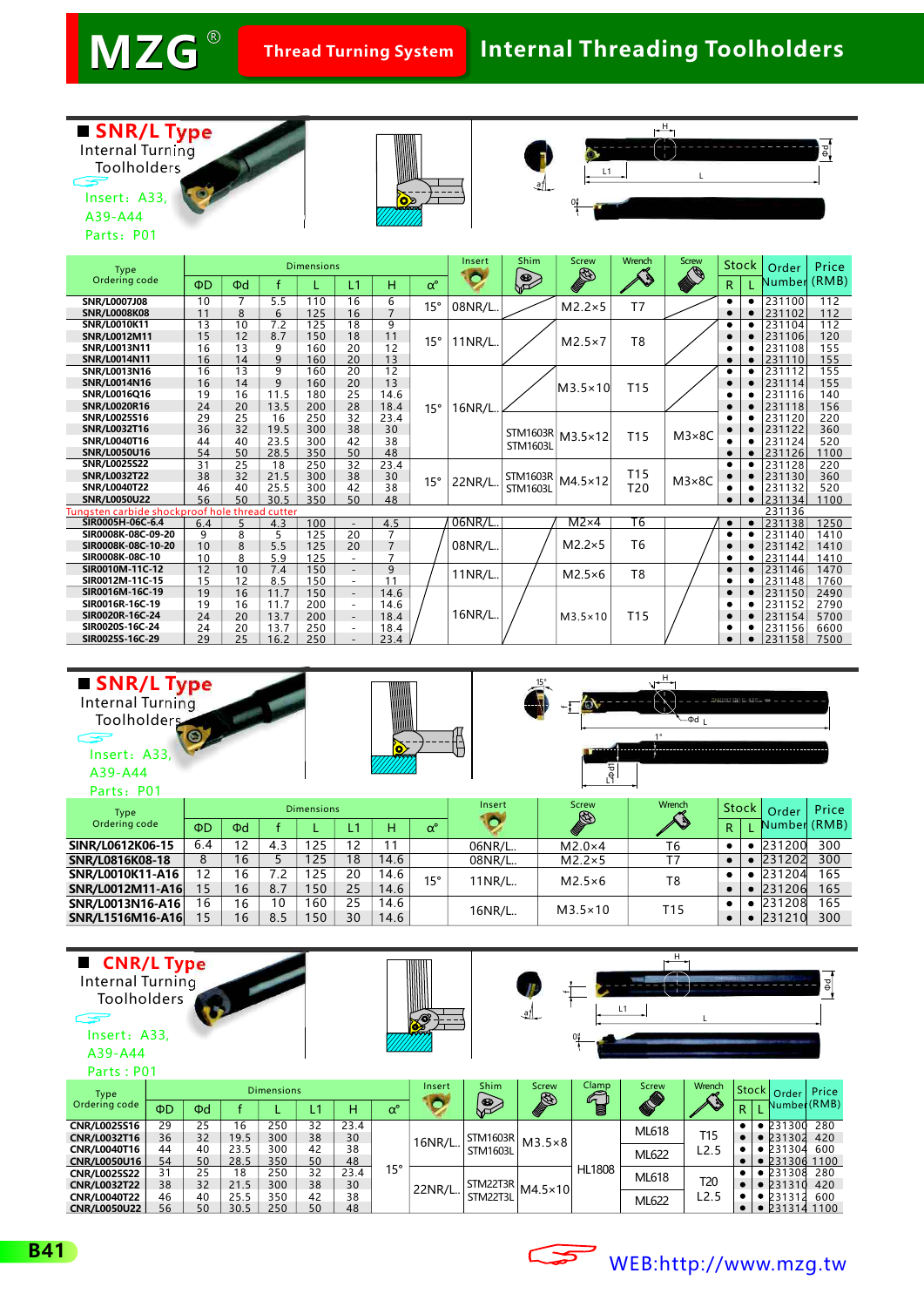### **Internal Threading Toolholders Inner Hole Thread Turning Holders**

#### **SIR/L-P Type (Eccentric)**

Insert: A33, A39-A44







Internal Turning Toolholders Parts: P01

| Type              |       |                |      | <b>Dimensions</b> |      |              |                  | Insert   | <b>Screw</b>              | Wrench |           | Stock | Order        | Price |
|-------------------|-------|----------------|------|-------------------|------|--------------|------------------|----------|---------------------------|--------|-----------|-------|--------------|-------|
| Ordering code     | min,D | $\Phi$ d       |      |                   | L1   | h            | $\alpha^{\circ}$ | <b>O</b> | <b>CENTERN CONTROLLER</b> | AS     | R         |       | Number (RMB) |       |
| SIR/L 0007K08-12P | 10    | 2              | ′.7  | 125               | 18.5 |              |                  |          | $M2.2\times5.5$           | T6     |           |       | 231400       | 188   |
| 0008K08-12P       | 10    | 12             | 8.4  | 125               | 21   |              | $15^{\circ}$     | 08IR/L   |                           |        |           |       | 231402       | 188   |
| 0008K11-12P       |       | $\overline{2}$ | 8.6  | 125               | 21   | $\mathbf{1}$ |                  | $11IR/L$ | $M2.5\times 6$            |        |           |       | 231404       | 188   |
| 0008K11-16P       | 11    | 16             | 10.6 | 125               | 21   | 15           |                  |          |                           | T8     | $\bullet$ |       | 231406       | 198   |
| 0010K11-12P       | 12    | '2             | 7.4  | 125               | 26   |              |                  |          |                           |        |           |       | 231408       | 188   |
| 0010K11-16P       | 12    | 16             | 11.7 | 125               | 26   | 15           |                  |          |                           |        |           |       | 231410       | 198   |
| 0012M11-16P       | 15    | 16             |      | 50                | 31   | 15           |                  |          |                           |        |           |       | 231412       | 198   |

#### **SIR/L-S Type (Square)**







Insert: A33, A39-A44 Parts: P01

Internal Turning Toolholders

| Type              |                   |          |      | <b>Dimensions</b> |    |    |    |                  | Insert  | <b>Screw</b>     | Wrench          |           | <b>Stock</b> | Order        | Price |
|-------------------|-------------------|----------|------|-------------------|----|----|----|------------------|---------|------------------|-----------------|-----------|--------------|--------------|-------|
| Ordering code     | min               | $\Phi$ d |      |                   | Ľ٦ | h  | b  | $\alpha^{\circ}$ | Ø       | <b>CENTER</b>    | AS              | R         |              | Number (RMB) |       |
| SIR/L 0007M08-S20 | 10                |          | 5.3  | 150               | 22 | 20 | 20 |                  | 08IR/L. | $M2.2\times 5.5$ | T <sub>6</sub>  |           | ٠            | 231500       | 188   |
| 0008M08-S20       | 11                | 8        | 5.8  | 150               | 25 | 20 | 20 |                  |         |                  |                 |           | $\bullet$    | 231502       | 188   |
| 0010M11-S20       | $12 \overline{ }$ | 10       | 7.4  | 150               | 31 | 20 | 20 |                  | 11IR/L. | $M2.5\times 6$   | T <sub>8</sub>  | ٠         | ٠            | 231504       | 188   |
| 0012P11-S20       | 15                | 12       | 8.4  | 170               | 37 | 20 | 20 |                  |         |                  |                 |           | $\bullet$    | 231506       | 188   |
| 0013P16-S20       | 16                | 13       | 10.2 | 170               | 40 | 20 | 20 |                  | 16IR/L  | $M3.5\times7$    | T <sub>15</sub> | ٠         | ٠            | 231508       | 188   |
| 0016O16-S20       | 19                | 16       | 11.7 | 180               | 49 | 20 | 20 |                  |         |                  |                 | $\bullet$ | $\bullet$    | 231510       | 188   |
| 0007M08-S25       | 10                |          | 5.3  | 150               | 22 | 25 | 25 | $15^{\circ}$     | 08IR/L. | $M2.2\times 5.5$ | T <sub>6</sub>  | ٠         |              | 231512       | 198   |
| 0008M08-S25       | 11                | 8        | 5.8  | 150               | 25 | 25 | 25 |                  |         |                  |                 | ٠         | $\bullet$    | 231514       | 198   |
| 0010M11-S25       | 12                | 10       | 7.4  | 150               | 31 | 25 | 25 |                  | 11IR/L. | $M2.5\times 6$   | T <sub>8</sub>  | ٠         | ٠            | 231516       | 198   |
| 0012M11-S25       | 15                | 12       | 8.4  | 150               | 37 | 25 | 25 |                  |         |                  |                 | ٠         | $\bullet$    | 231518       | 198   |
| 0016Q16-S25       | 19                | 16       | 11.7 | 180               | 49 | 25 | 25 |                  | 16IR/L. | $M3.5\times7$    | T <sub>15</sub> | ٠         | ٠            | 231520       | 198   |
| 0020R16-S25       | 24                | 20       | 13.7 | 200               | 61 | 25 | 25 |                  |         |                  |                 |           |              | 231522       | 198   |
| 0020R22-S25       | 24                | 20       | 15.6 | 200               | 61 | 25 | 25 |                  | 22IR/L. | $M4\times12$     | T <sub>15</sub> | ٠         | ٠            | 231524       | 298   |





Insert: B44 Parts: P01

| Type                 |    |          |      | <b>Dimensions</b> |    |      |                  | Insert             | <b>Screw</b>              | Wrench | Stock: |  | Order        | Price |
|----------------------|----|----------|------|-------------------|----|------|------------------|--------------------|---------------------------|--------|--------|--|--------------|-------|
| Ordering code        | ΦD | $\Phi$ d |      |                   |    | H.   | $\alpha^{\circ}$ | $\overline{\circ}$ | <b>CENTERN CONTROLLER</b> | AS     | R      |  | Number (RMB) |       |
| STTR/L0020Q16        | 25 | 20       | 14.5 | 200               | 26 | 18.4 |                  |                    |                           |        |        |  | 231600       | 180   |
| <b>STTR/L0025S16</b> | 30 | 25       | 17.5 | 250               | 30 | 23.4 |                  | <b>TT32R/L</b>     | $M4\times10$              | T15    |        |  | 231602       | 280   |
| STTR/L0032T16        | 38 | 32       | 22   | 300               | 35 | 30   | $15^{\circ}$     |                    |                           |        |        |  | 231604       | 450   |
| <b>STTR/L0025S22</b> | 31 | 25       | 18   | 250               | 32 | 23.4 |                  | <b>TT43R/L</b>     | $M5\times12$              | T20    |        |  | 231606       | 280   |
| <b>STTR/L0032T22</b> | 39 | 32       | 22.5 | 300               | 38 | 30   |                  |                    |                           |        |        |  | 231608       | 450   |

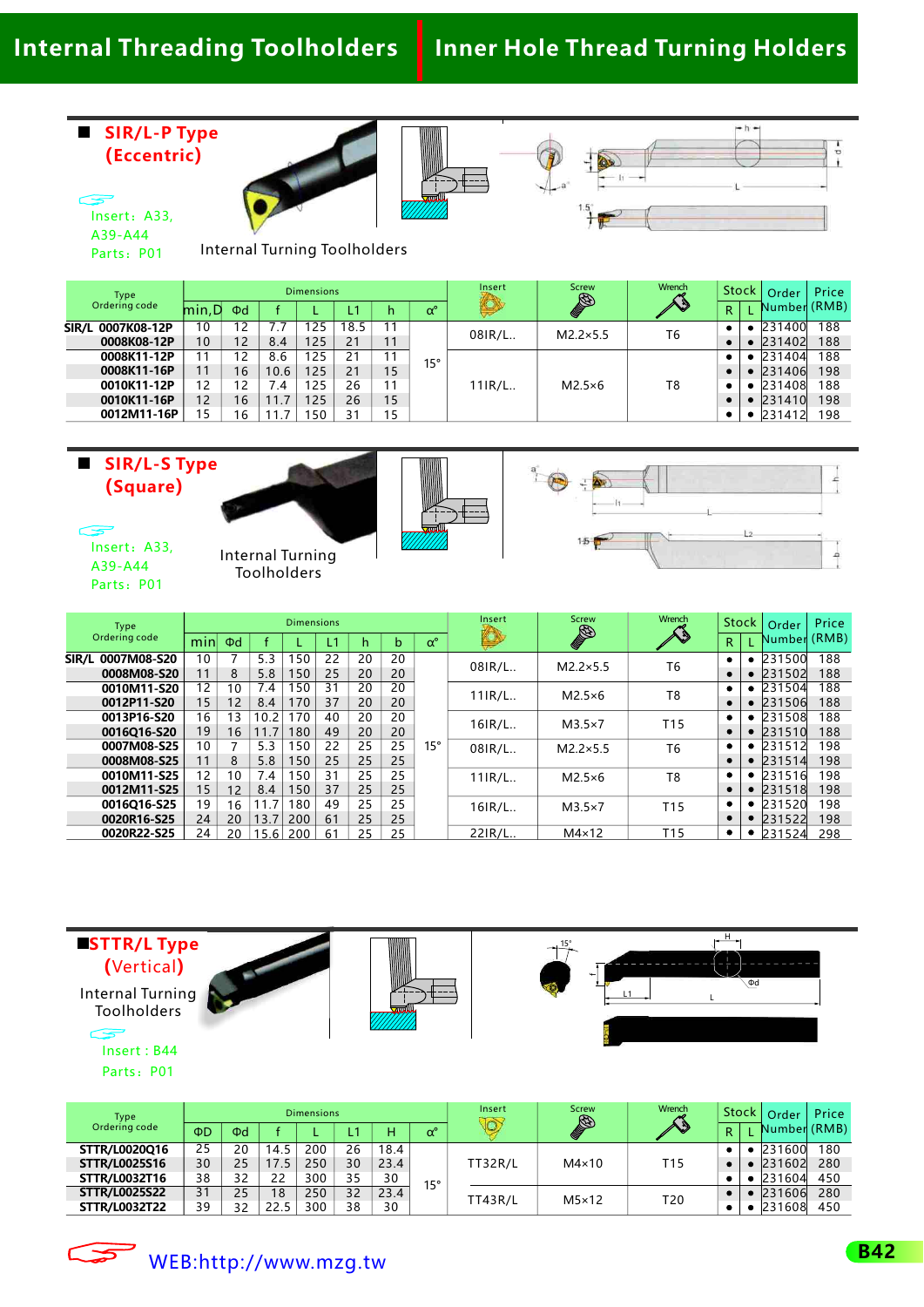**MZG Thread Turning System** R

### **External Threading Toolholders**

| ■ SER/L Type<br><b>External Turning</b><br><b>Toolholders</b><br>C 35<br>Insert: A33,<br>A39-A44<br>Parts: P01 |    |    |                   |    |                |                 | $\overline{\text{G}}$ |                  |                          |                                    | $\lambda$ 10°   |                   |           |                       | Δ<br>Ξ |
|----------------------------------------------------------------------------------------------------------------|----|----|-------------------|----|----------------|-----------------|-----------------------|------------------|--------------------------|------------------------------------|-----------------|-------------------|-----------|-----------------------|--------|
| Type<br>Ordering code                                                                                          | h  | b  | <b>Dimensions</b> | L1 | h <sub>1</sub> |                 | Insert<br>О           | <b>Shim</b><br>E | Screw<br>CENTRAL COMPANY | <b>Screw</b><br><b>DESCRIPTION</b> | Wrench          | <b>Stock</b><br>R |           | Order<br>Number (RMB) | Price  |
| <b>SER/L1010H11</b>                                                                                            | 10 | 10 | 100               | 16 | 10             | $\overline{12}$ |                       |                  |                          |                                    |                 |                   |           | $\bullet$ 232100      | 160    |
| <b>SER/L1212H11</b>                                                                                            | 12 | 12 | 100               | 16 | 12             | 16              | 11ER/L                |                  | $M2.5\times 6$           |                                    | T <sub>8</sub>  |                   |           | • 232102              | 140    |
| <b>SER/L1212H16</b>                                                                                            | 12 | 12 | 100               | 20 | 12             | 18              |                       |                  |                          |                                    |                 |                   | $\bullet$ | 232104                | 150    |
| <b>SER/L1616H16</b>                                                                                            | 16 | 16 | 100               | 20 | 16             | 20              |                       |                  |                          |                                    |                 |                   |           | • 232106              | 150    |
| <b>SER/L2020K16</b>                                                                                            | 20 | 20 | 125               | 22 | 20             | 25              | 16ER/L                | <b>STM1603R</b>  | $M3.5\times12$           | $M3\times8C$                       | T <sub>15</sub> |                   |           | 232108                | 150    |
| <b>SER/L2525M16</b>                                                                                            | 25 | 25 | 150               | 22 | 25             | 32              |                       | <b>STM1603L</b>  |                          |                                    |                 | ٠                 | $\bullet$ | 232110                | 200    |
| <b>SER/L3225P16</b>                                                                                            | 32 | 32 | 170               | 25 | 32             | 32              |                       |                  |                          |                                    |                 | ٠                 |           | $\bullet$ 232112      | 265    |
| <b>SER/L2525M22</b>                                                                                            | 25 | 25 | 150               | 26 | 25             | 32              | 22ER/L                | STM22T3R         | $M4.5\times12$           | $M3\times8C$                       | T20             | $\bullet$         | $\bullet$ | 232114                | 200    |
| <b>SER/L3225P22</b>                                                                                            | 32 | 32 | 170               | 28 | 32             | 32              |                       | STM22T3L         |                          |                                    | T <sub>15</sub> |                   | ٠         | 232116                | 265    |